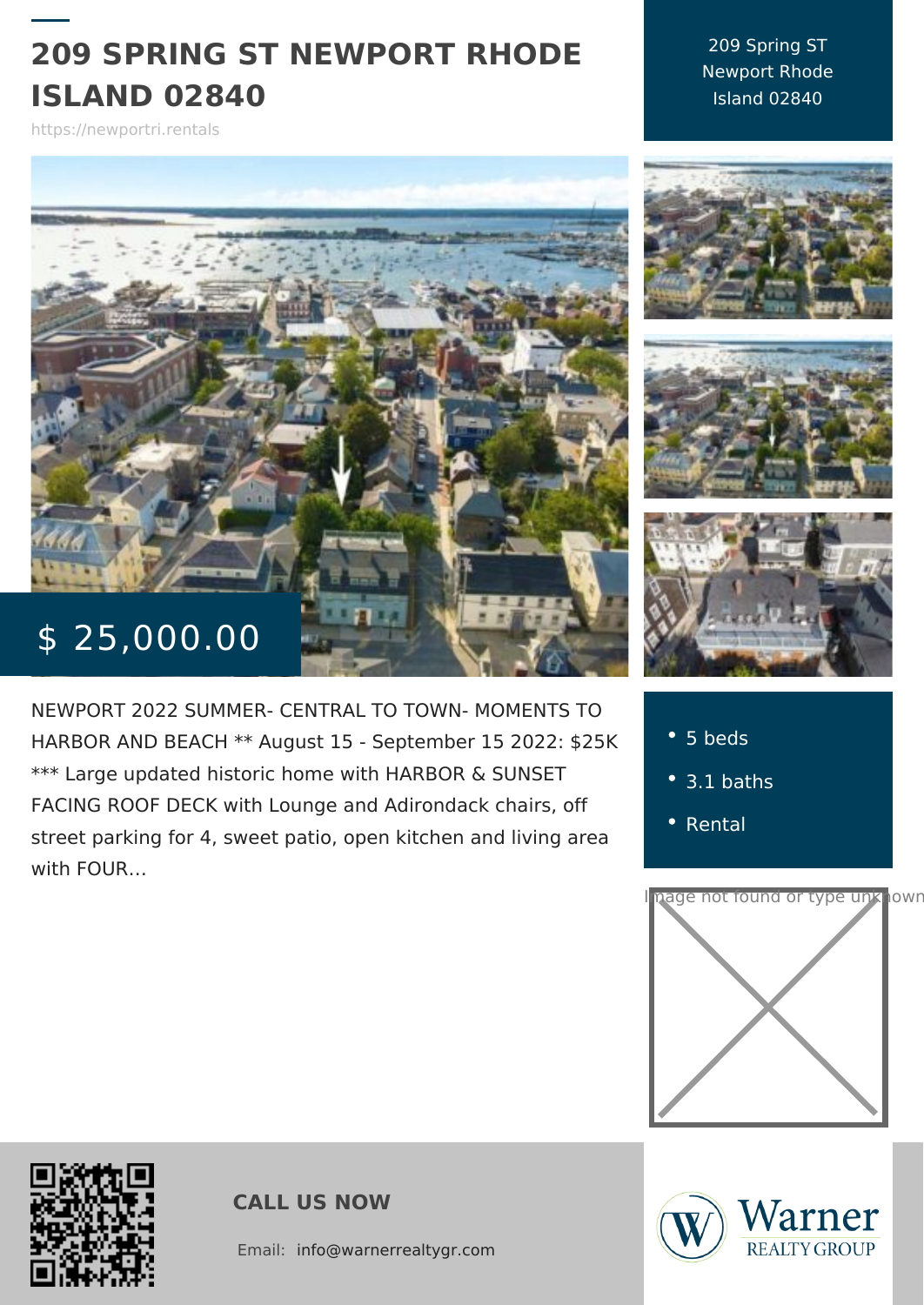# **BASIC FACTS**

| <b>Property ID: 42311</b> | <b>Rental Type: Seasonal</b>            |
|---------------------------|-----------------------------------------|
| <b>Bedrooms:</b> 5        | <b>Bathrooms: 3.10</b>                  |
| <b>Full Baths: 3</b>      | <b>Half Baths: 1</b>                    |
| <b>Area:</b> 3049 sq ft   | <b>Furnished?: 1</b>                    |
| <b>Pets Allowed?: 1</b>   | <b>Acceptable Pets: Pets Negotiable</b> |
| <b>MLS</b> #: 1303183     |                                         |

#### **RENTAL TERMS**

| <b>Projected Availability: 08/15/22</b> | <b>Rental Category: Single Family</b>                                                                                                           |
|-----------------------------------------|-------------------------------------------------------------------------------------------------------------------------------------------------|
| <b>Rent Terms: Lease</b>                | Rent Fees Include: Air Conditioning, Cable<br>TV, Electric, Furnishings, Garden                                                                 |
|                                         | Area, Gas, Grounds Maintenance, Heat, Hot<br>Water, Internet, Laundry<br>Facilities, Linens, Parking, Refuse<br>Removal, Sewage Disposal, Water |
| <b>Security Deposit Amount: 5000.00</b> | <b>First Month Rent Required?: 1</b>                                                                                                            |

### **UTILITIES**

**Water Supply:** Connected,In Fee





Email: info@warnerrealtygr.com